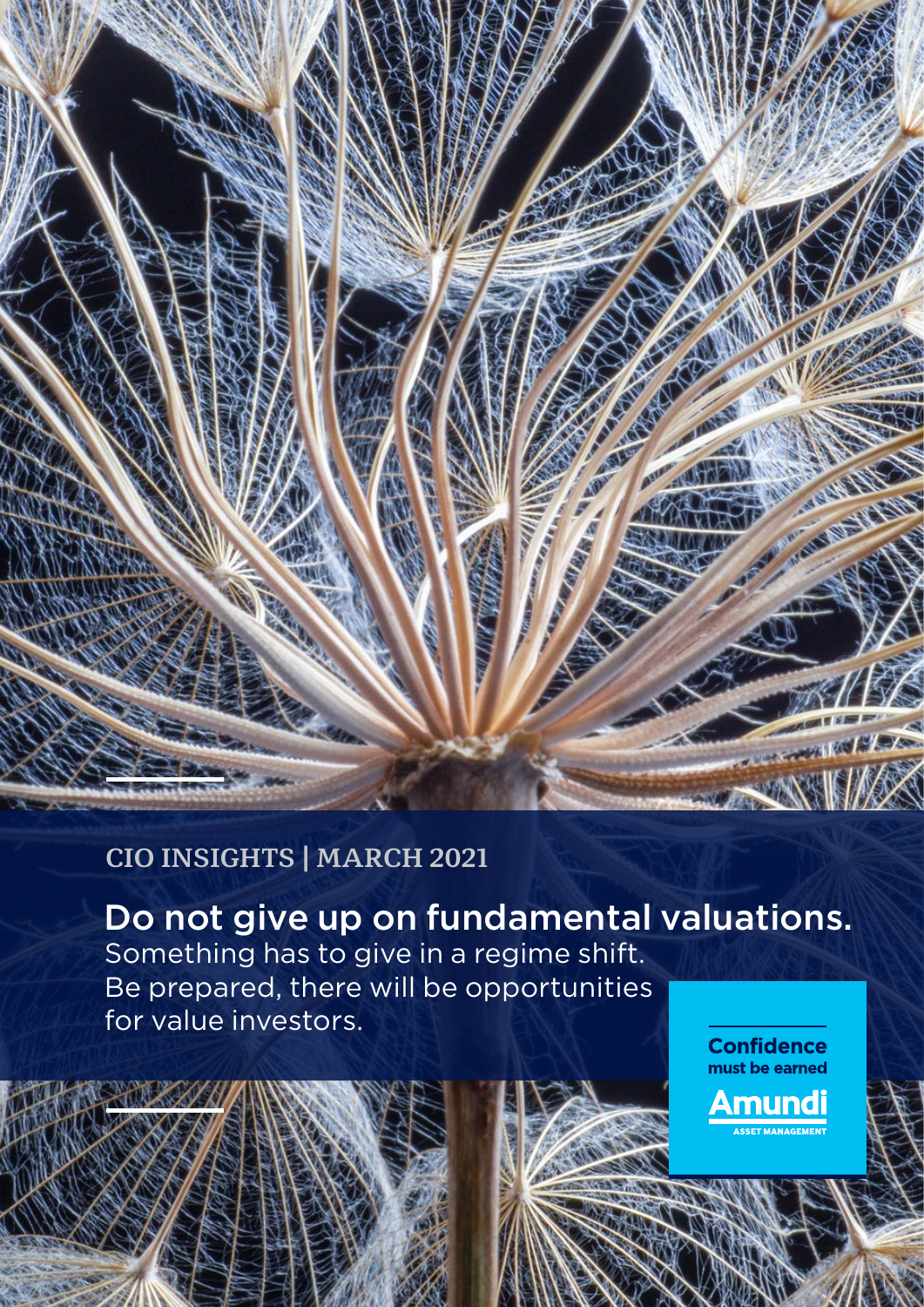### The great divergence

It's been one year now since the Covid-19 pandemic disrupted the world. It changed our lives, but financial markets seem to have side-lined this dramatic event as a temporary pullback, which was quickly recovered and forgotten as most risk assets achieved new highs. Hopes persist that a "here and now" vaccine will rescue the global economy and overshadow unexciting recent economic data and the uncertainties of the virus cycle. This translates into an unprecedented divergence between markets and the real economy, raising questions about the sustainability of current valuations.



### **The diverging path of equity prices and earnings growth**

Source: Amundi, Bloomberg. Data as of 12 February 2021.

Base 100 at 1 Jan 1960

Base 100 at 1 Jan 1960

% of GDP

Central banks' extraordinary monetary reaction to disinflation, and then deflationary tensions, has been the key market driver of the regime that followed the Great Financial Crisis. This has sanctioned the victory of monetary/liquidity factors over real factors. The dominance of the monetary factor and, most recently, the rise of irrational forces in the market, psychological drivers leading to further market exuberance, is resulting in the temptation to give up on traditional valuation metrics or to "adjust" absolute valuation indicators in order to justify the current extremes in the market.



**Central Banks' extreme monetary push has been a main** 

# **illustrated by the excess euphoria in record high Call**

**…more recently irrational forces are at work, as** 

Source: Amundi, Bloomberg. Data as of 12 February 2021.

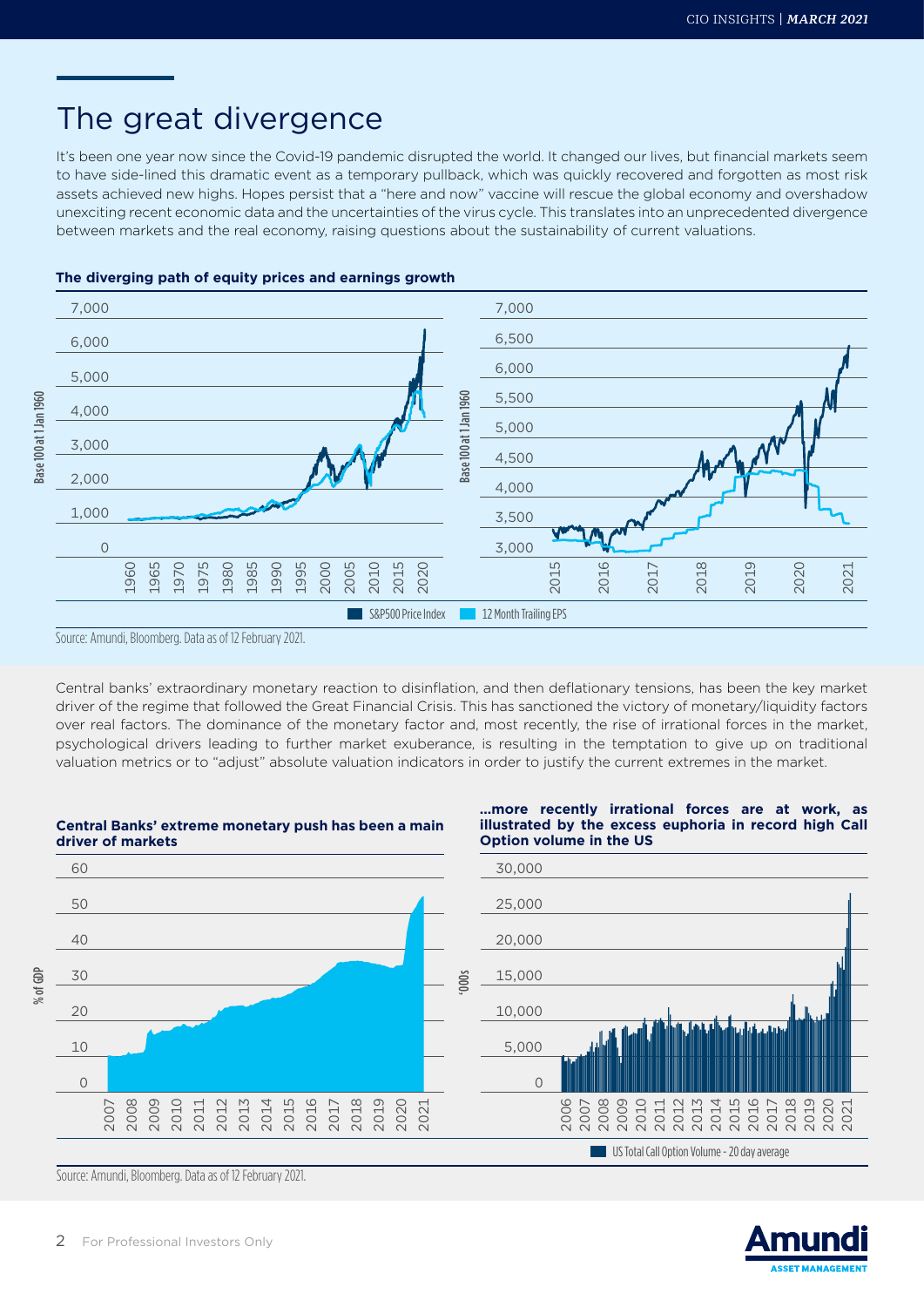### Don't give up on valuations and fundamentals

A sign of the times is the fact that even Nobel prize-winning economist Robert Shiller has recently worked on revising his own CAPE indicator to try to make it more accurate and consider interest rates when valuing equities. The new indicator, the Excess CAPE Yield, gives some comfort in the current valuations for equities: no major markets are flashing red in terms of valuations versus bonds. This, however, does not answer the question of whether there is still absolute value in equities, puzzling the most the reading of where markets are today.





Source: Amundi, Datastream. Data as of 12 February 2021.

Despite this rising scepticism regarding the traditional investment approach based on long-term horizons and valuations, we believe that a long-term perspective is key for investors, and this is even more relevant when we live in a period of transition towards a possible new regime, such as the one we are facing today. What investors need is to enhance their investment approach to include other elements that go beyond **traditional economic variables** (such as inflation, growth and earnings). In this respect, they also need to consider the **monetary factor** (policies at work that can distort market behaviour) which remains highly relevant in the current environment and, in addition, a third element: **market narratives** that can affect either economic variables or monetary policy. In fact, narratives can confirm the direction of the market, but can also push it in a different one.



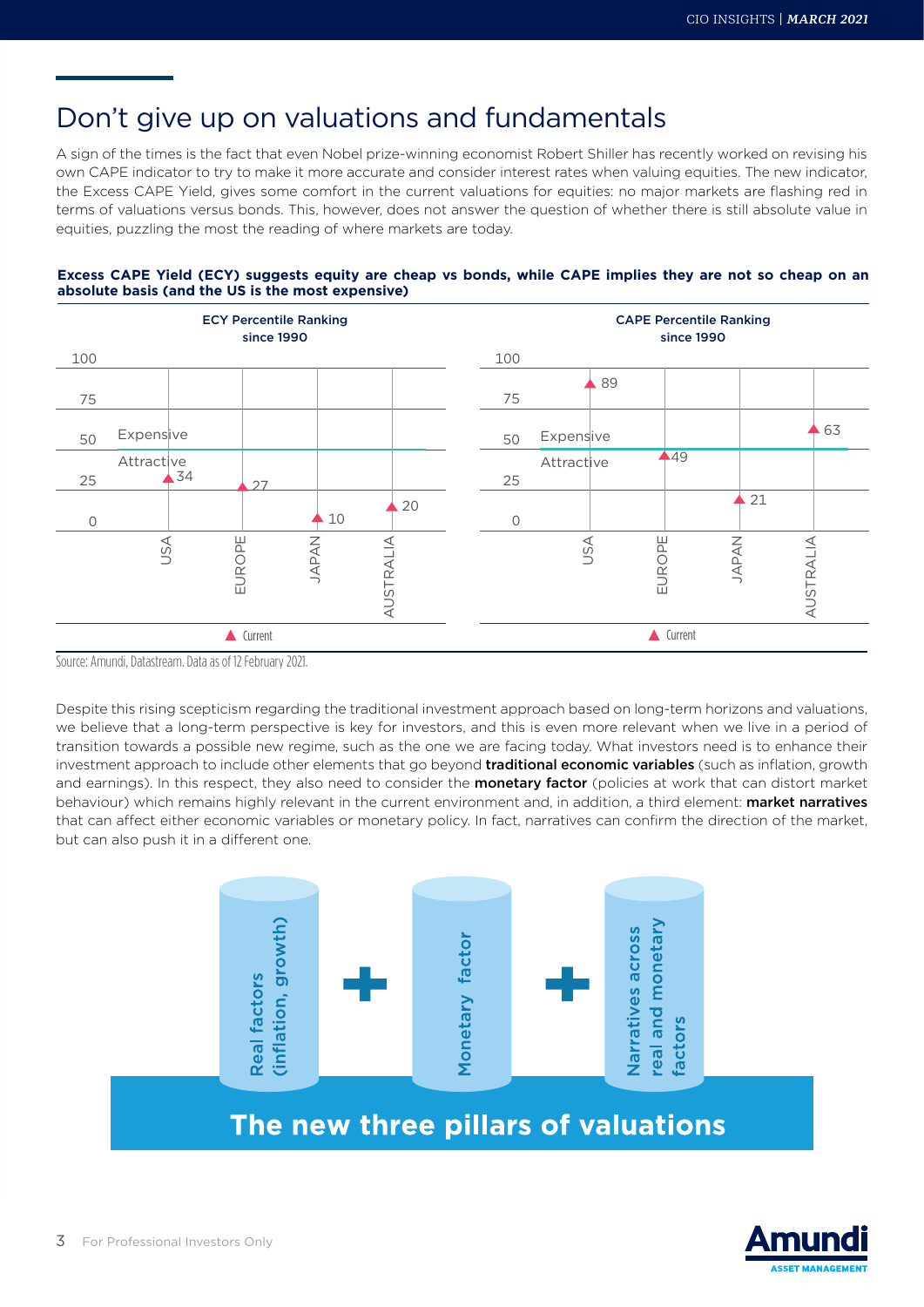# What the narratives are telling us

When there is a strong market detachment from the economic reality, as it is the case today, a prevailing narrative can signal a change in regime. This leads to an important turning point for investors.

Currently, there are three narratives driving markets. They are interconnected and dynamic as they evolves over time. The one that prevails will characterise the new financial regime.

The deflationary consequences of the 2008 crisis have strengthened the first narrative, the secular stagnation of foreverlow growth and low inflation. The foundations of this narrative rely on the long-term memory of what has been the effective story for developed economies throughout centuries into modern times, if we exclude the inflationary episode of the 70s (and to some extent the two world wars). The inflation pressures from protectionism and post Covid-19 value chain disruption, rising demand for a minimum living wage and the monetisation of debt are the seeds of the shift towards a higher inflationary regime, bringing us back to the 70s.

The second market narrative, that is currently sustaining the high valuations in equity markets, relates to earnings growth being pushed by technological disruption (the creative destruction narrative). However, the assumption that earnings growth will deviate upward from its historical trend, thanks to technological revolution, seems unlikely assuming the current trend in labour force growth, stock of capital and productivity and the high share of profits on value added. If this is the case, as we believe, growth will remain sluggish following the first post-Covid-19 bounce and may end up moving back to the "secular stagnation" environment, in which equity markets should readjust to the downside to absorb the current excess of optimism.

However, we believe that the prevailing narrative will be the third option, the monetary one, from orthodox/anchored to magic/de-anchored central banks. Today, for the first time in more than three decades narratives are explicitly expressing a preference for inflation as a way out from the current pandemic. Inflation has ceased to be a negative; it is a desire, as it can help make the debt burden originated by the crisis sustainable. In 2020, global debt has grown to USD24tn and now stands at 355% of world GDP. New priorities for populations and institutions are emerging. The huge debt pile that will weigh on future generations has to serve to help to fight climate change and make the overall economic model more inclusive, reducing inequalities. This mantra is vocal among politicians and central bankers globally and shared by the wider society. This leads to the dominance of the market narrative that pushes for a continuation of extraordinary monetary policy, with central banks further evolving their roles into new territories including green topics (see recent ECB members talking about decarbonising the ECB balance sheet) or targeting inequality (ie the Fed moving into the full jobs market target).

A change of regime often occurs with a change in the mandate of central banks, as it happened in the late 70s, with the arrival of Mr Volker at the helm of the Fed. The transition phase unsurprisingly sees the coexistence of previous and new mandates. This is exactly what we are starting to see today.



Pascal BLANQUÉ *Group Chief Investment Officer*

*"Narratives signal a possible turning point. Investors should make themselves ready for a process of rebalancing risk premia and portfolio construction re-design."*

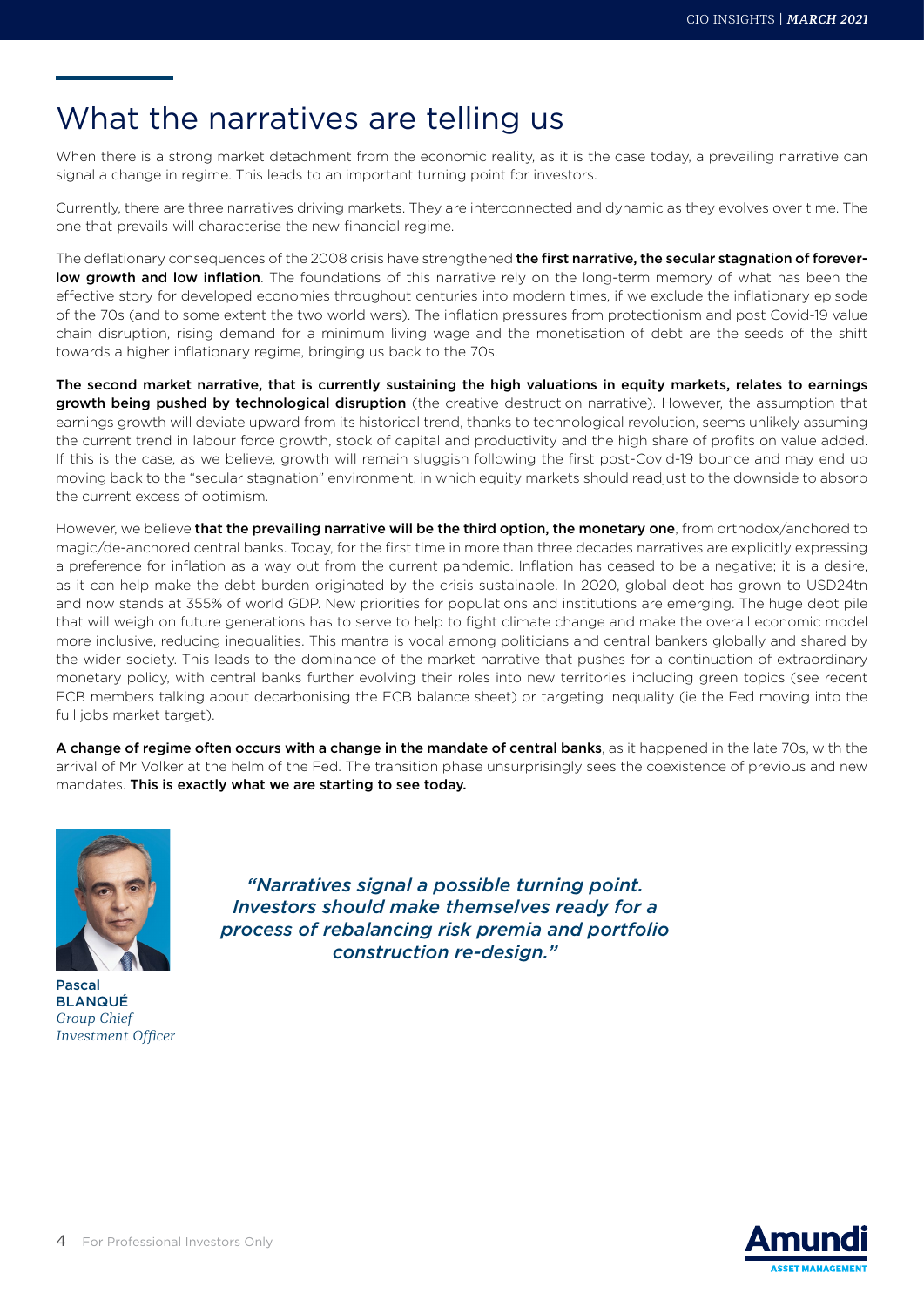## The interconnection of narratives…

N1



*The deflationary consequences of the 2008 crisis have helped build the secular stagnation narrative. The inflation pressures from protectionism and post Covid-19 value chain disruption and the monetisation of debt are driving the new road back to the 70s narrative.*



*Monetisation of debt by CBs is another factor pushing the road back to the 70s*

Monetisation of debt by CBs is another factor pushing the road back to the 70s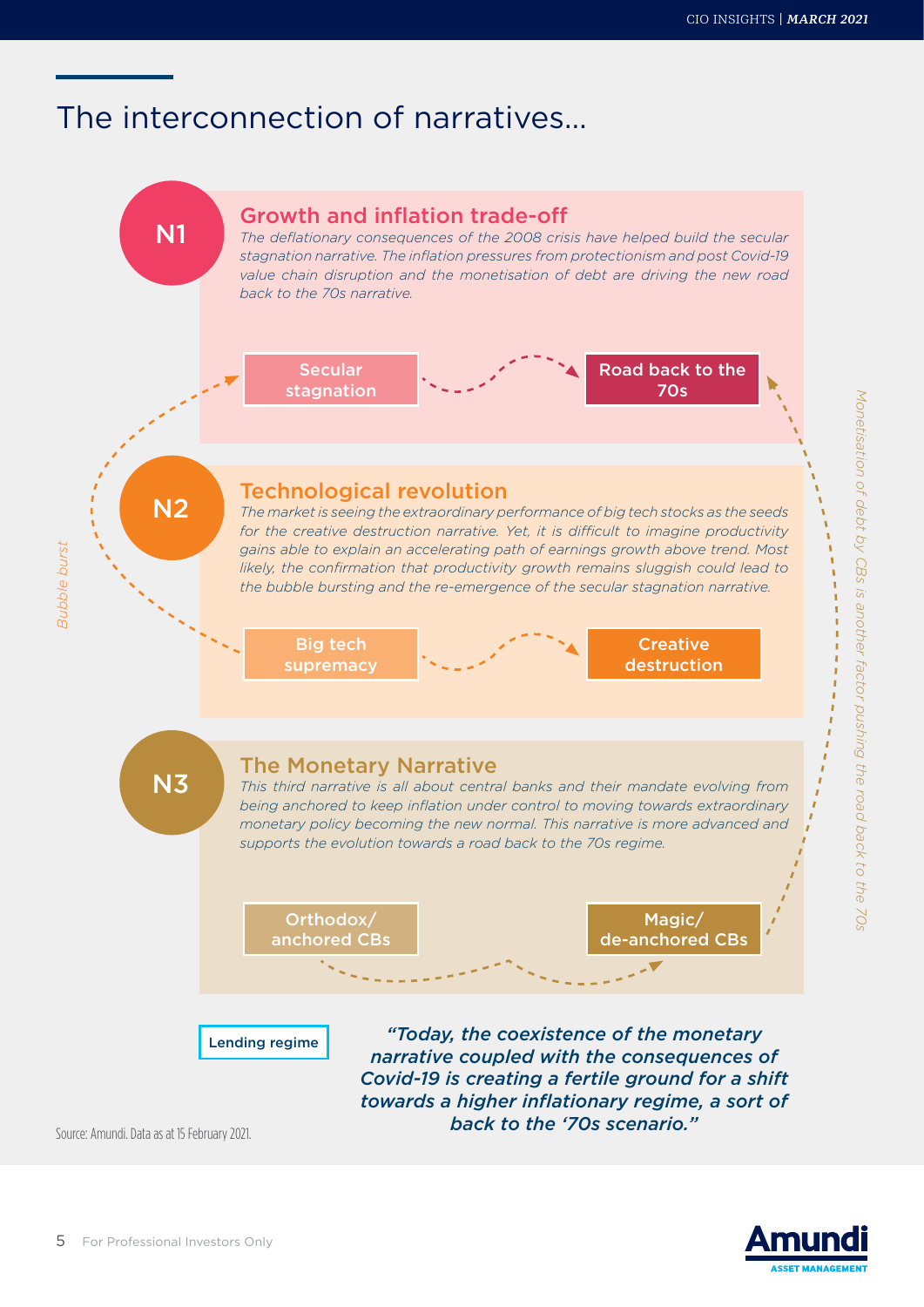# …and their potential outcomes

| <b>Regime</b>               | What to watch                                                                 | <b>Investment Implications</b>                                                                                                                                                                                                                                                                                                                       |
|-----------------------------|-------------------------------------------------------------------------------|------------------------------------------------------------------------------------------------------------------------------------------------------------------------------------------------------------------------------------------------------------------------------------------------------------------------------------------------------|
| <b>Secular stagnation</b>   | Lack of earnings growth,<br>GDP data, monetary policy                         | Bond yields should stay low at<br>equilibrium<br>Equity returns should readjust on the<br>downside to absorb the excess optimism<br>in a burst bubble scenario driven by<br>the partial withdrawal of extraordinary<br>monetary measures<br>Bonds should outperform equities                                                                         |
| The road back to the 70s    | Changes in inflation,<br>inflation expectations and<br>growth dynamics        | Bond yields should be higher at<br>equilibrium, challenging returns in<br>bonds even more compared to previous<br>episodes of rising yields given the current<br>low level of yields<br>Equity returns should be lower compared<br>to the past decade of secular stagnation<br>or could even turn negative in the initial<br>phase of a regime shift |
| <b>Creative destruction</b> | <b>Changes in earnings</b><br>growth dynamics,<br>productivity growth         | Bond yields should be higher at<br>equilibrium as growth should rise<br>Equity returns should continue on the<br>current path as earnings growth should<br>accelerate<br>Equities should outperform bonds                                                                                                                                            |
| Magic/de-anchored CBs       | <b>Central banks policy and</b><br>guidance, areas of loss of<br>independence | Bond yields should be higher at<br>equilibrium<br>Equity returns should be lower compared<br>to the past<br>Equities will still provide better<br>performance compared to bonds                                                                                                                                                                      |

Source: Amundi, as at 15 February 2021.

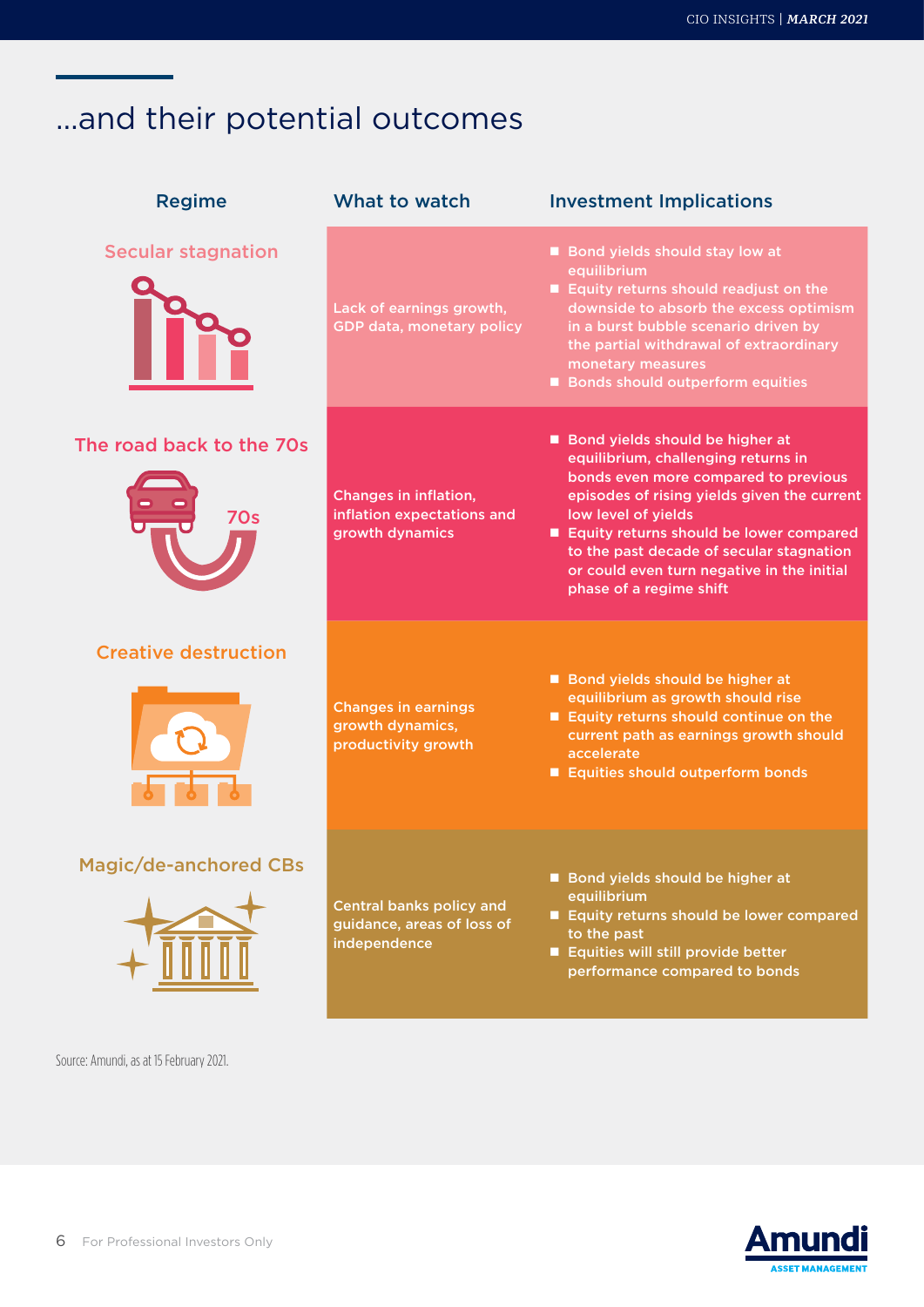## Key take-aways for investors

Higher inflation challenges traditional diversification, as correlation between equity and bonds turns positive. To build an inflation-proof portfolio, investors should consider increasing their allocation to pockets of assets such as inflation-linked bonds, real assets (real estate and infrastructure in particular) and commodities.



1

In a world of stretched absolute equity and bond valuations, relative value is the only value left in markets. Investors should look at relative value "within" and "across" asset classes. Absolute return approaches that seek to extract relative value in markets, with limited directional risk, could enhance diversification.

3

The role of equities will be key both in tactical (attractive valuations vs bond) and strategic asset allocation. Despite their stretched absolute valuations they are the "must own" assets, in a world of lower expected returns (due to the lack of returns on the bond side). Investors will have no choice, but to increase equity allocation.

4

A higher inflationary regime will drive a multi-year rotation from growth to value stocks. Lower interest rates, used to discount future profits, have amplified growth outperformance and therefore growth stocks are now vulnerable to higher rates. Investors should focus on sector allocation with a preference for sectors linked to real assets (commodities, energy and infrastructure).

*"This is not the time to give up on valuation, but instead stick to value in search of opportunities while carefully following the evolution of market narratives. Be prepared, as this is the time to play opportunities in the market."*

Source: Amundi, as at 15 February 2021.